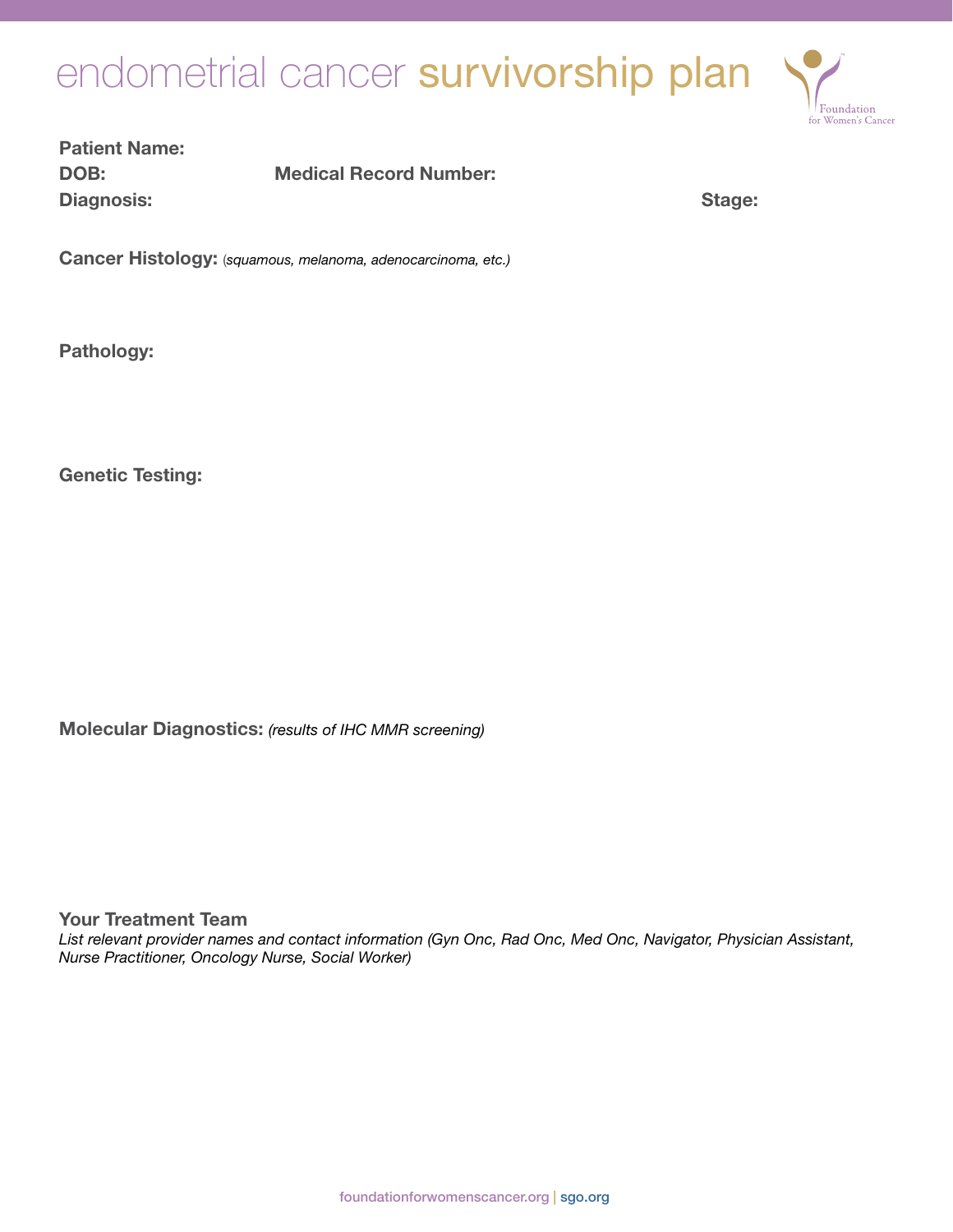#### Treatment Summary:

*Below is a personalized treatment summary and care plan for you and your health care providers to use as a reference from this point forward with regards to the cancer care you received, what to expect, and the future follow-up visits and tests you are going to need. Include the following if relevant: surgical procedure name, date; adjuvant radiation, type, total dose, field, route, technique, starting and ending dates; chemotherapy, drugs, doses, numbers of cycles, starting and ending dates; hormonal therapy, type, dose, dates of treatment)*

## Potential Common Side Effects of Treatment

Some common side effects of treatment may include post-surgical pain, fatigue, lymphedema, weight gain, fluid retention, menopause, changes in sexuality, pain with intercourse, vaginal dryness, depression/anxiety, and numbness/tingling. If you experience these, please talk to your health care providers about available therapies that may help your symptoms.

Leg swelling: Minimal to pronounced lower leg swelling can occur. Symptom control with compression hose, lymphedema massage or specialized physical therapy can improve these symptoms.

Sexual intimacy issues: Vaginal dryness, tightening and scarring at the top of the vagina causing discomfort can occur. Use of a lubricant and dilator can help prevent or improve vaginal symptoms.

Emotional Health: Emotional health is important to your overall well-being. Many women who are treated for cancer express concern of body image and intimacy following treatment. We encourage you to contact the support team at your cancer center for ways to improve these feelings.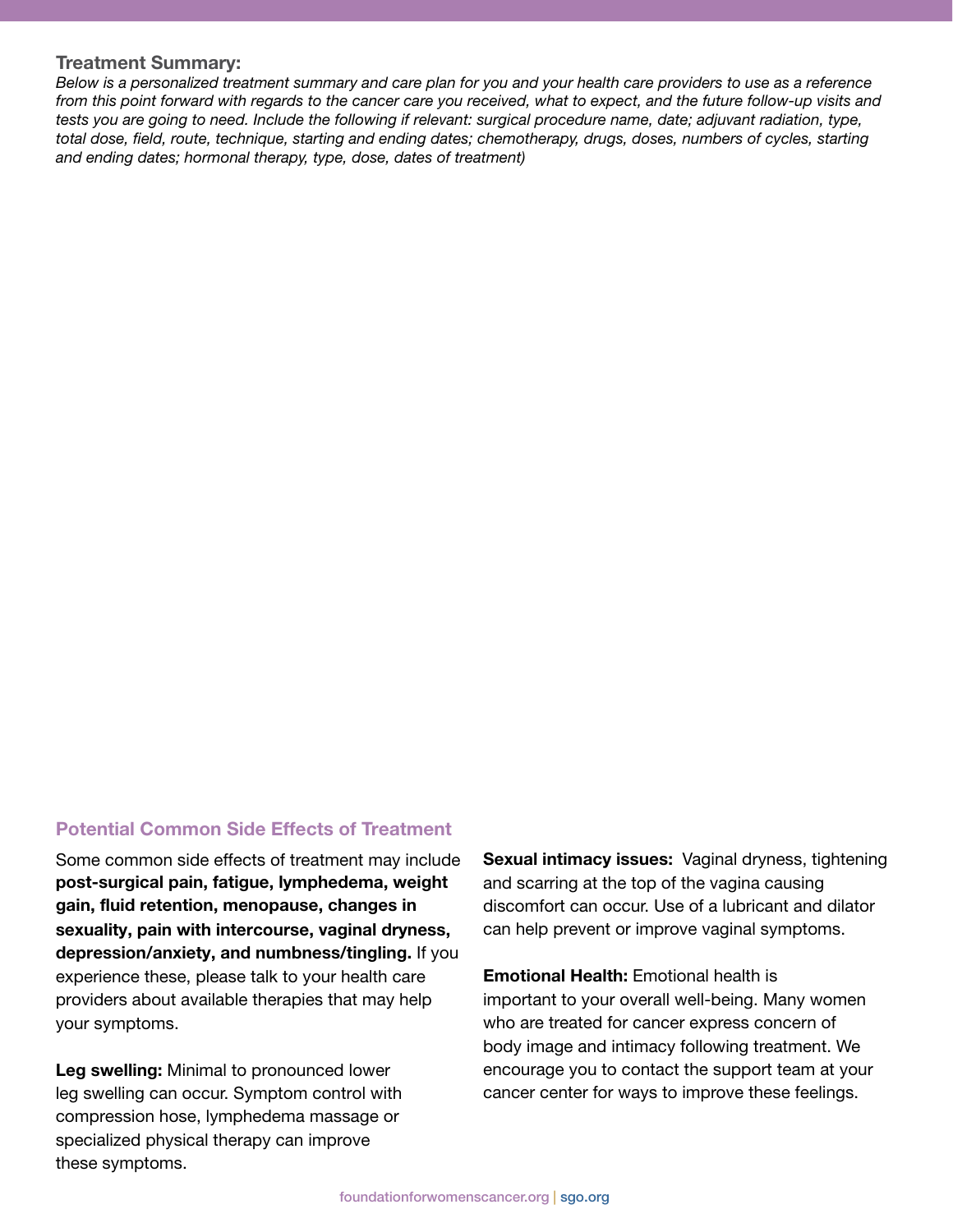## Follow-Up Care Plan for Endometrial Cancer

## Follow Up Recommendation Intervals

Routine follow-up care and monitoring for problems after endometrial cancer will be provided by your primary oncology team (gynecologic oncologist, medical oncologist, surgical oncologist, and/or radiation oncologist). You should work with your oncology team to keep current with your follow-up care.

Have a medical history and physical exam that is focused on detecting signs of cancer recurrence or of new cancers, including a detailed pelvic exam (speculum, pelvic and rectovaginal; however, a routine Pap test is not recommended for routine cancer follow up).

If you had uterine cancer once, there is a chance that it may come back or spread to other parts of your body. The risk is highest in the first two to three years after treatment but continues for at least five years. After five years, it is recommended that you have a careful history and physical including pelvic exam (check-up) every 12 months for the rest of your life.

After cancer treatment, if you feel that something is not right with your body, see your regular doctor, physician assistant or nurse practitioner. Symptoms to report to your health care team include vaginal bleeding, rectal bleeding, unexpected weight loss, new and persistent pain, new and persistent fatigue, new leg swelling, new masses (i.e., bumps in your neck or groin), new and persistent cough, new and persistent nausea and vomiting, and any other concerns.

| <b>Symptom review</b><br>and examination | 0-1 Years                 | 1-2 Years              | 2-5 Years         | >5 Years |
|------------------------------------------|---------------------------|------------------------|-------------------|----------|
| Low risk patients                        | Every 6<br>months         | Every $6-12$<br>months | Yearly            | Yearly   |
| <b>High risk patients</b>                | Every 3<br>months         | Every 3<br>months      | Every 6<br>months | Yearly   |
| Pap Test                                 | Not recommended           |                        |                   |          |
| <b>CA-125</b>                            | Not routinely recommended |                        |                   |          |
| <b>Radiology Tests</b>                   | Not routinely recommended |                        |                   |          |

Time from completion of primary therapy

Recommended Screening Tests

Recommendations for screening for other medical problems and other cancers should be a shared responsibility between you, your oncology team, and your primary care provider. Talk to your health care providers about who will be performing which screening tests and make sure that you stay current with your recommended screening tests.

**Breast cancer:** For the average risk patient, screening for breast cancer with a mammogram and clinical examination is recommended every 1-2 years beginning at age 40. If you undergo genetic testing and are found to be positive for a gene that increases your personal risk of breast cancer, your provider will discuss screening options with you.

Colorectal cancer: For the average risk patient, screening for colon cancer is recommended beginning at age 50. Talk to your health care provider about the various screening strategies (colonoscopy, sigmoidoscopy, stool testing for blood, etc) to determine the best option for you.

**Osteoporosis:** Bone mineral density testing is typically recommended after age 65 or in younger women with medical conditions or use of medications associated with low bone mass or bone loss. Talk to your health care provider to determine when you should have your bone density tested.